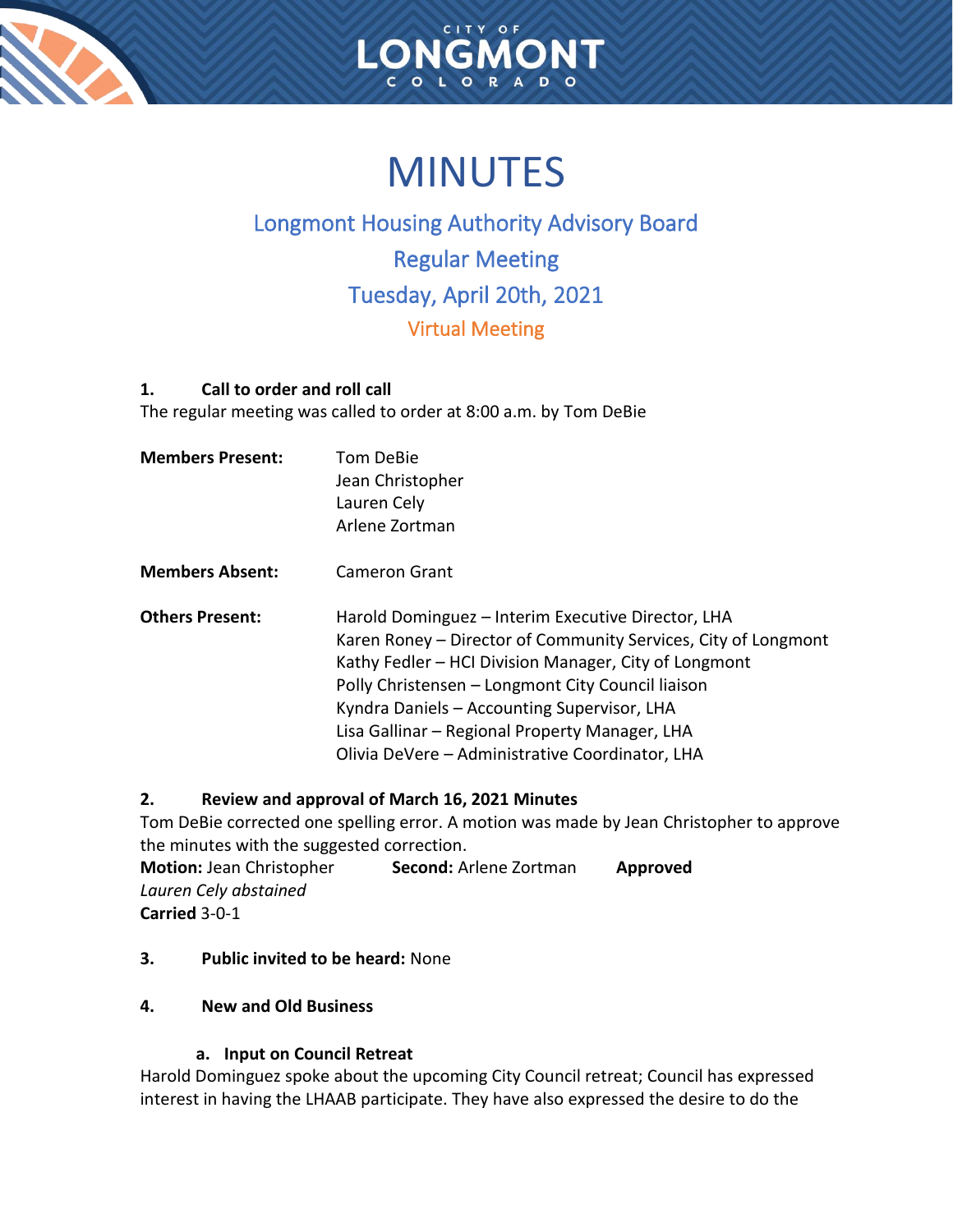retreat in person and unmasked, so outdoor venue options are being evaluated. This will likely occur the first or second weekend in June. Because only two members of Council, Council members Waters and Christensen, have extensively taken part in Housing Authority issues, the Council would like LHA to be a focus of discussion at the upcoming retreat.

Harold gave an overview of the planned agenda for this retreat. This agenda will begin with a presentation of the "Housing Needs Assessment Review", followed by an overview of the Housing Choice Voucher program, Project Based Vouchers connected with new developments, and types of housing LHA has in its portfolio. From there, Council will discuss goals for future development, plans for the Housing Choice Voucher program, inclusionary housing going forward. Lastly, Council will discuss opportunities around affordable assisted living developments and for-sale affordable developments.

Harold opened the floor to LHAAB members for input about what they would like to discuss with Council during the retreat. One board member requested data about which populations of the community are most in need of housing right now. Harold summed up the data by stating that the LHA should consider focusing on affordable family housing, rather than additional housing for seniors, at this time.

Staff discussed the consolidated plan for HUD, which includes a housing assessment and human service needs assessment; it would be helpful to provide that information in the retreat packet. A board member added that it would be helpful, also, to see a list of the number of vouchers or units that are managed by other housing authorities in Boulder County. Staff indicated that the needs of the community will be discussed, what LHA currently does to address those needs, as well as what the goals should be for the future. Staff asked for additional information the Advisory Board thought would be helpful to prepare for the discussion about future goals.

One board member asked if the City of Longmont has inventory of affordable housing properties for purchase. Staff responded that the City does have some properties located at Blue Vista that are under construction. There is a total of 26 properties and 11 have been sold with about 2 to 3 being sold each month. Staff added that there are about 20 to 30 developments in various stages of the review processes that fall under the Inclusionary Housing Program. There are also for-sale units through Habitat for Humanity that are not built yet. About 20 will be built in the next three to five years. A board member inquired about decision to allow participants to opt out of the inclusionary housing program. Staff explained that the decision to allow affordable homeowners to opt out of the previous Inclusionary Housing Program was made by a prior City Council who repealed the program in 2011. Harold clarified that the City Council seated in 2018 reinstated the inclusionary housing program, with some enhanced features over the previous program.

Staff requested clarification about the suggested goal for a larger portfolio of for-sale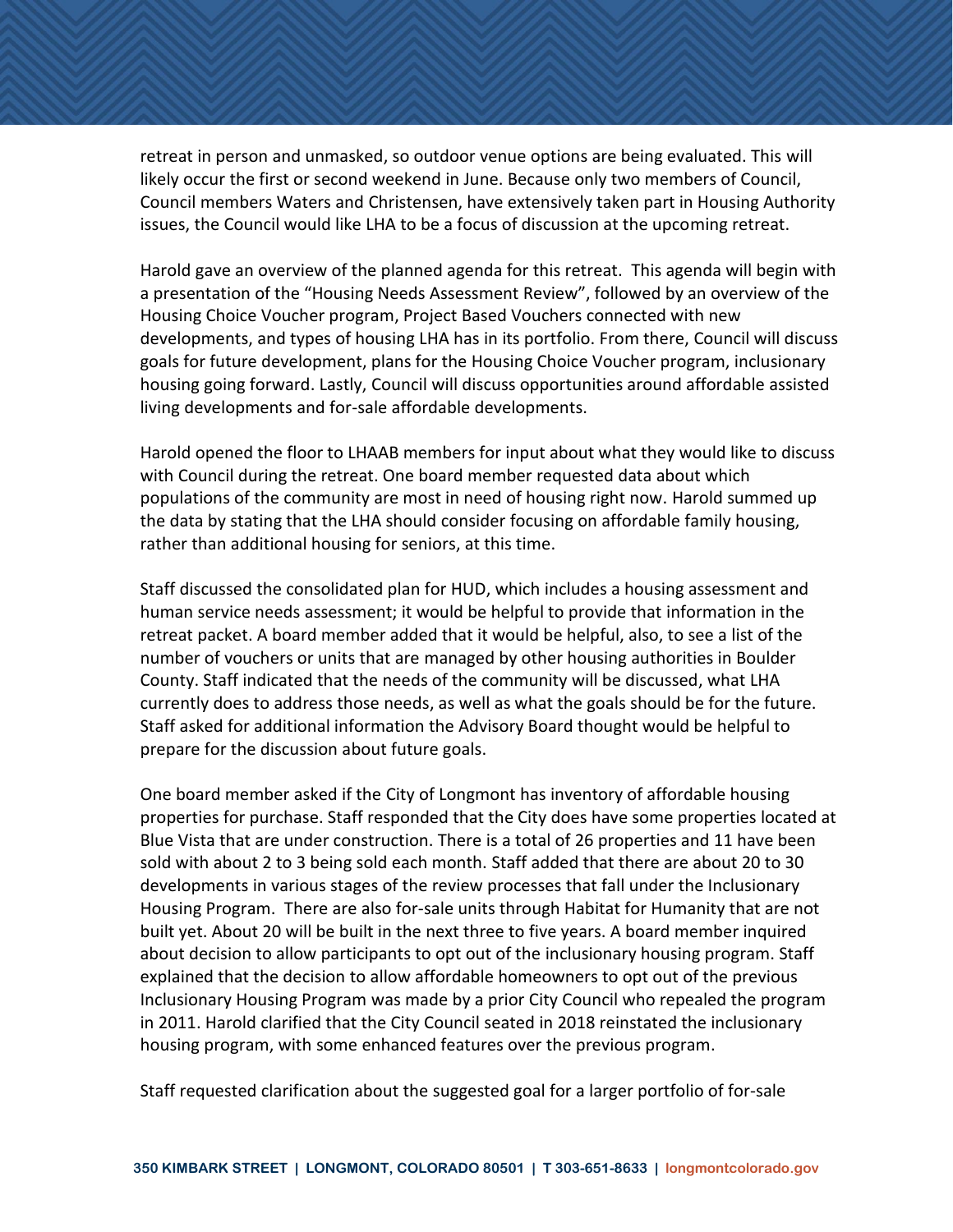affordable housing: was that a suggested focus for the LHA or as a goal for the City as a whole? LHAAB member clarified that it should be an LHA goal and staff noted that LHA has previously built/managed for-sale affordable housing.

Vice Chairman DeBie requested that all board members compile a list of their goals in preparation for the May meeting of the LHAAB.

# **b. Audit Update**

Kyndra Daniels reported on the status of the 2020 audits for LHA and its properties. Almost all property audits have been completed except for Aspen Meadows Senior Apartments. There were some audit findings for the Hearthstone and the Lodge, and Kyndra is currently working on the corrective actions for those. The findings include lack of segregation of duties and Kyndra reported the ways that corrective actions are being taken to resolve those issues. The LHDC audit is in progress and the LHA audit will begin on May  $17<sup>th</sup>$ . Harold suggested presenting all audits to the advisory board once they are completed and finalized.

Harold explained that, although corrective actions were taken in late 2020 to hire additional accounting staff to appropriately separate duties, it will not be reflected in the audit until 2021. He added that, to further separate duties, Lisa is having her property managers audit each other's files.

Per Tom's request, Kyndra clarified that this is regarding the financial audit, not HUD's audit. Harold added that Jim Golden, CFO for the City, is available to step in and assist to separate duties, when needed.

# **c. Voluntary Compliance Agreement (VCA) Update**

Kathy reported that every compliance item due in April 2021 under the VCA was completed. The only task that still needs to be completed is the accessibility analysis of all LHA properties and designing a plan to address the needs that exist. Work has been started to modify units for Uniform Federal Accessibility Standards (UFAS) compliance through various partnerships. One of those partnerships is the Crisman 2 property that has agreed to double its number of UFAS compliant units. This will increase the total number of UFAS units across the portfolio once LHA assumes ownership of this property. Additional UFAS units will be included with upcoming renovations whenever possible. Kathy mentioned that Village Place and Aspen Meadows Neighborhood are next in line for renovations.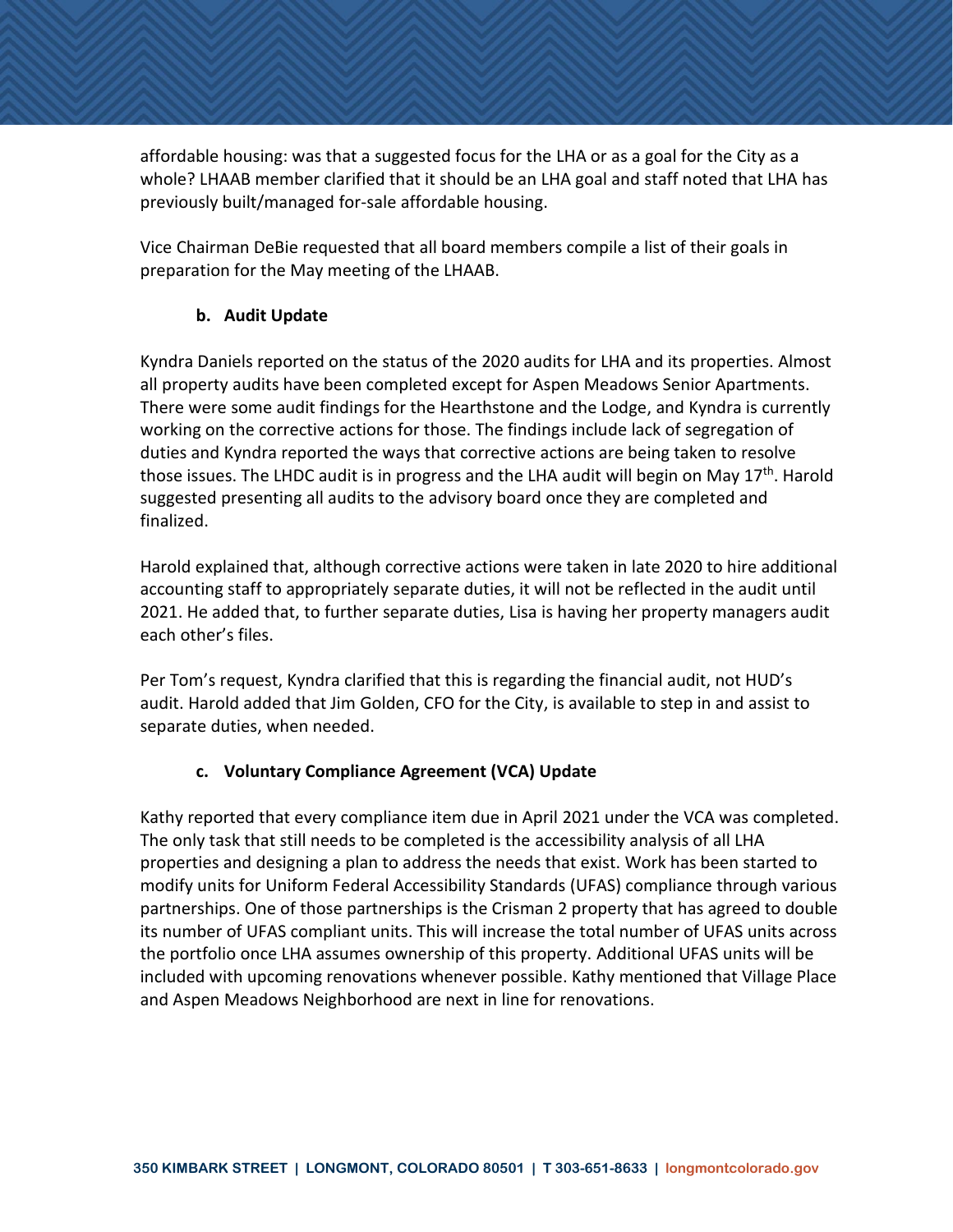#### **5. City Report**

## **a. Vacancy and Aged Receivables Report**

Kyndra Daniels presented an overview of the aged receivables report. She discussed the process by which Community Managers document and report findings in their files. Yardi was calculating lease charges incorrectly and these inaccuracies need to be corrected. She explained the process to clean these up.

Kyndra reported that the Lodge and Hearthstone received a 14% increase on the vouchers at the LHA 202 properties. Because the 202 properties calculate rent payments for the next month when the current month is entered, when the gross rent was changed to include the new contract rents, the system attempted to correct the previous month with that increased amount. Therefore, it was over HUD's threshold and the payment was denied causing February's rent to be unpaid. Kyndra must now work to correct it in the system and upload it in order to get HUD's approval for February's Housing Assistance Payment (HAP). Kathy added that, due to these issues and others, LHA is currently exploring options to pull out of the HUD 202 program. One possible avenue is to convert all units to Project-Based Vouchers.

#### **b. Vacancy Report**

Lisa Gallinar provided an overview and explanation of the few vacancies that currently exist in the LHA portfolio. All properties are fully leased except for Aspen Meadows Senior and Neighborhood and the Suites. The majority of vacancies at the Suites must be filled by Mental Health Partners. Aspen Meadows Senior Apartments leasing has been slower than usual due to construction.

#### **c. Security Update**

Harold Dominguez reported some ongoing issues with security at Village Place Apartments. Because of this, LHA has entered into an agreement with Integrity Fire and Security Systems, who also provides services for the City. They are in the process of placing cameras in the various Village Place common areas. Another City contractor was used to address an issue with the lock on the back door at the same property. The camera system will be cloudbased; the same system will be placed at Aspen Meadows Senior Apartments and Neighborhood with an overall goal of implementing this system across the portfolio. The new contract will use Village Place's reserves because of the issues the existing system has had. All other properties will have the system installed as money becomes available in the budget.

Staff added that lighting is being upgraded at the Suites and Aspen Meadows Neighborhood through Efficiency Works grants. They have also done a walkthrough of Briarwood, Spring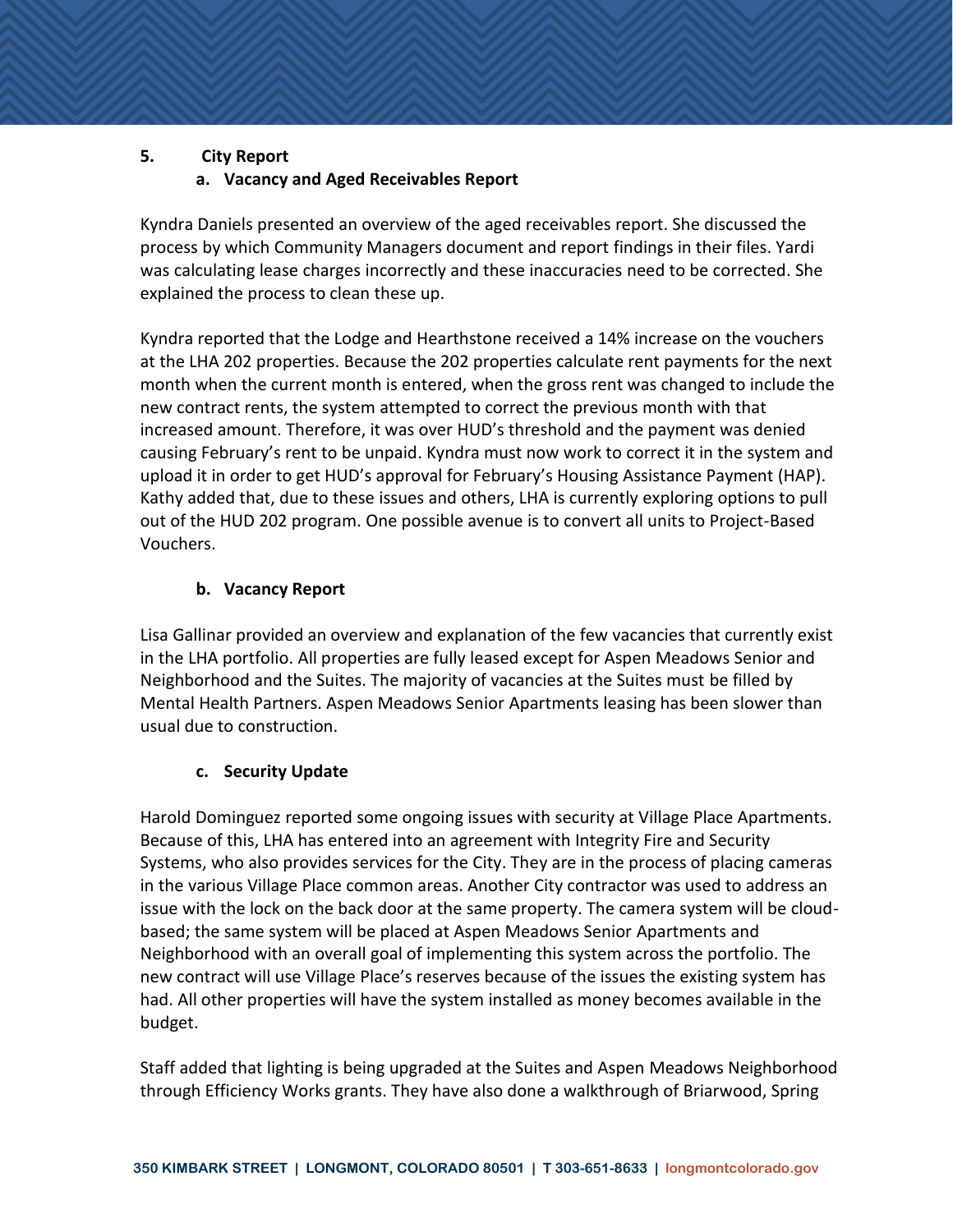Creek and Fall River and will soon submit proposals for these properties. These new fixtures will be LED and will provide more light on the interior and exterior of the properties.

## **d. Other Property Updates**

Lisa Gallinar informed the advisory board that LHA is recruiting for a Community Manager to replace the vacant position at Fall River and Spring Creek.

Lisa also reported that LHA will be canceling its contract for call answering service and will instead implement a new phone routing system with the help of the City's ETS department that will direct callers (especially after hours) to the correct person more directly and efficiently.

Lastly, Lisa announced that the new pendant system at the Hearthstone and the Lodge will be fully implemented as of April 21<sup>st</sup>. The equipment will be installed to replace the pullcord system.

Staff provided an update on the status of the Suites insurance claim for the broken pipe issue it encountered. To address the construction issues, work is being done to get heaters placed in the stairwell to avoid future pipe freezes. The resident who had to be relocated to another unit is now back in her unit. The final authorization of the insurance claim is pending.

# **e. Development Update**

Harold Dominguez provided a brief update on affordable housing partnerships and funding as it relates to new development opportunities. He used Crisman and the Element project as examples for a new way of thinking in terms of development. Kathy Fedler added that there are additional American Rescue Plan Act (ARPA) funds including funds that will go to the HOME consortium. She spoke about an upcoming meeting that will discuss how to use this funding to assist people experiencing homelessness, those at risk of homelessness, victims of domestic violence, etc. Kathy added that there may also be additional vouchers provided to LHA; this will be announced on May  $10^{\text{th}}$ .

#### **6. Board Comments**

Financial reports are discussed. Vice Chairman DeBie requested a presentation of income statements and balance sheets at monthly meetings and staff acknowledged they could prepare these for upcoming meetings.

The quiet zones for the railroad that runs through Longmont were discussed and how they may or may not affect the residents of Aspen Meadows. Harold responded that he will